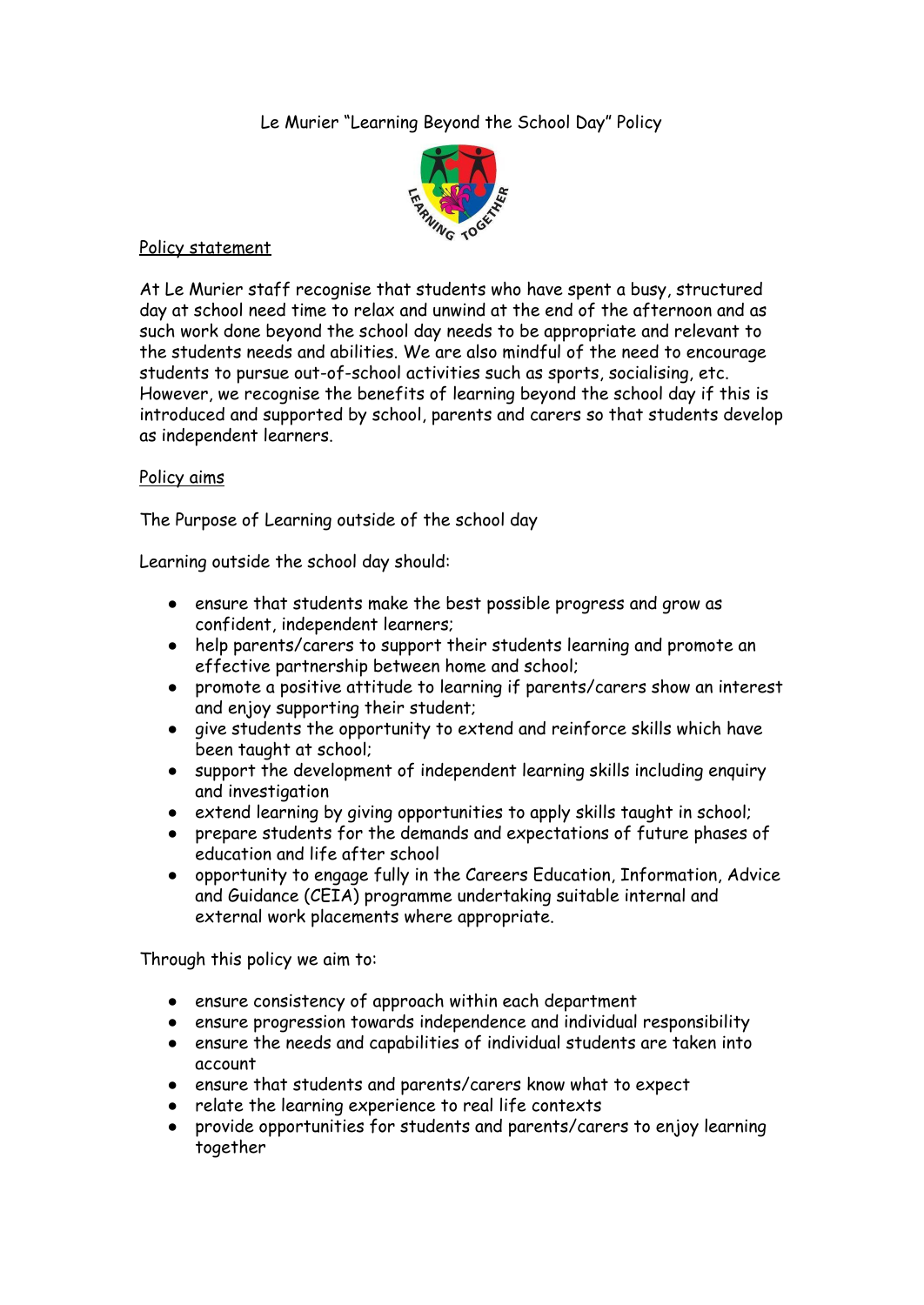#### The type of work, task or activity

Learning beyond the school day does not just mean completing worksheets and formal written exercises carried out with or without help from an adult. All students need to participate in purposeful, joint activities and tasks with an interested parent/carer.

Any work set will:

- have a clear focus and time guidelines;
- be understood by the student and parent/carer;
- be appropriate to the student and their needs and capabilities;
- give plenty of opportunity for students to succeed;
- help develop social as well as other skills where necessary;
- may need some support from parents but this should be appropriate to the students needs and capabilities.

Whole School

● Students have personal log ins for mathletics which can be accessed and done daily

In Middles work will;

- be optional but encouraged to earn extra points for their House
- be discussed with the students within the session before sending home;
- be discussed with parents/carers.
- be marked and comments added by the teacher on completion;
- be set on an occasional basis where appropriate
- involve Year 9 students researching news for weekly Current Affairs
- include planning and preparation of equipment for lessons e.g. Outdoor Education, PE, swimming and specific lunchtime activities
- concentrate on listening to, remembering and passing on information between home and school
- involve students reading as part of their homework as well as additional reading and spelling set by some individual teachers

In Seniors:

- no formal weekly work will be set;
- there is the expectation some students may work at college until 4:30 pm therefore up to one and a half hours outside of the normal school day;
- there may be the opportunity for work experience where capable students make their own way to their place of work, prepare themselves for the day ahead at a place of work;
- there may be the opportunity to undertake the Duke of Edinburgh Award which may require students to take part in, out of school activities such as a chosen sport or past-time and to complete their 'e' Duke of Edinburgh evidence log;